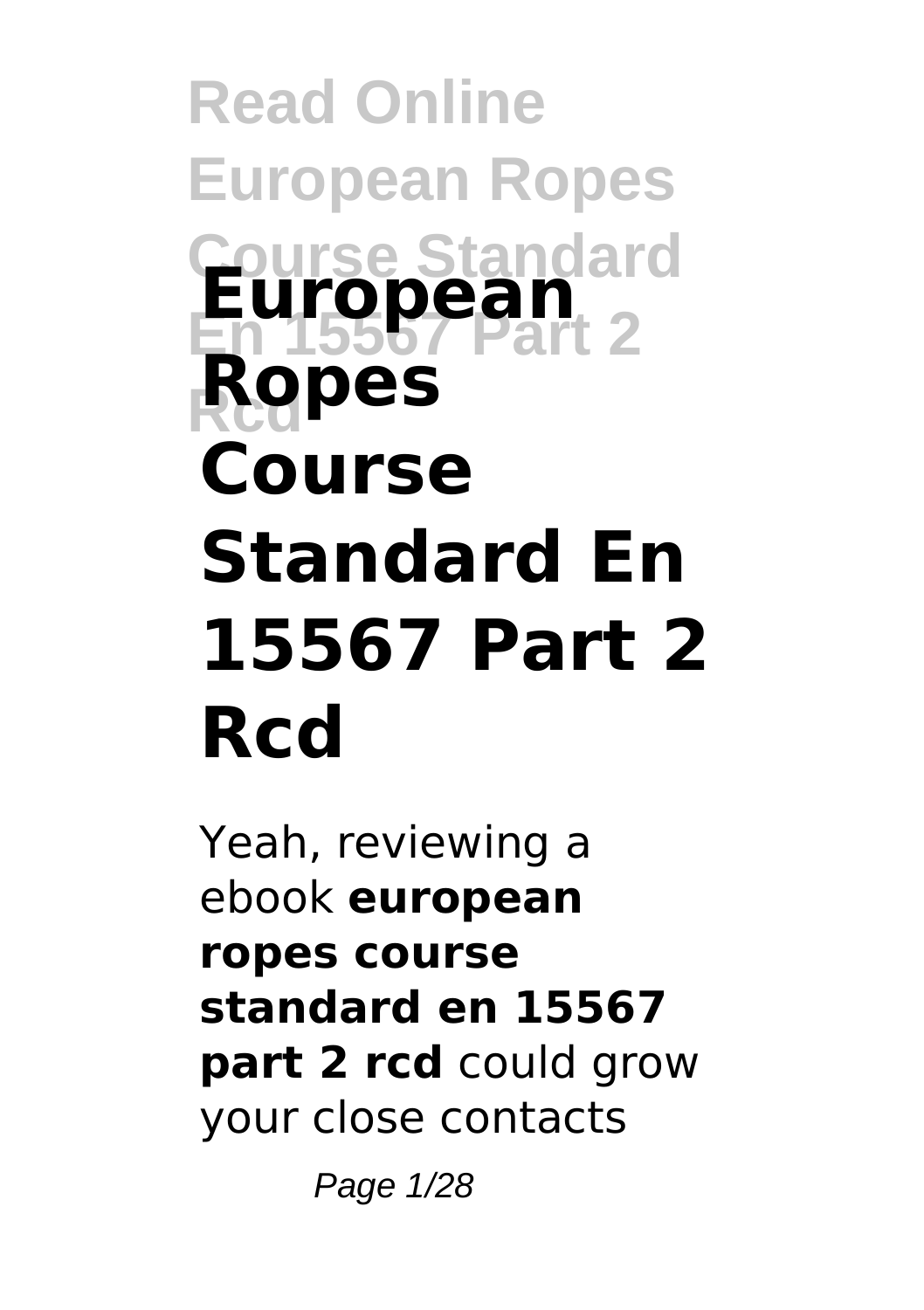**Read Online European Ropes Course Standard** listings. This is just one of the solutions for you to be successitul. As<br>
understood, triumph to be successful. As does not recommend that you have astonishing points.

Comprehending as well as accord even more than other will allow each success. neighboring to, the statement as well as perspicacity of this european ropes course standard en 15567 part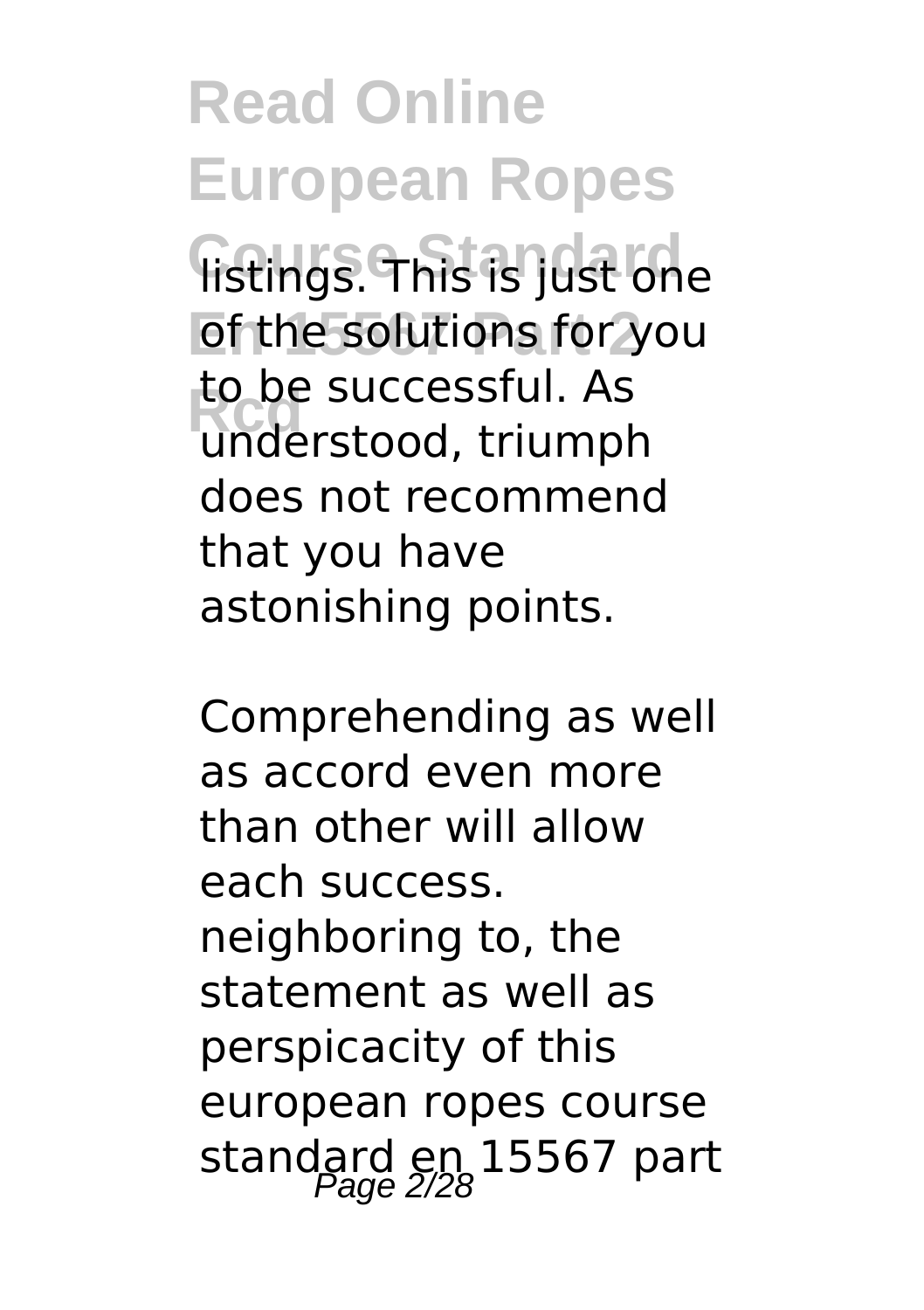**Read Online European Ropes** 2 rcd can be taken as **En 15567 Part 2** capably as picked to **Rcd** act.

We provide a range of services to the book industry internationally, aiding the discovery and purchase, distribution and sales measurement of books.

### **European Ropes Course Standard En**

European Ropes Course Association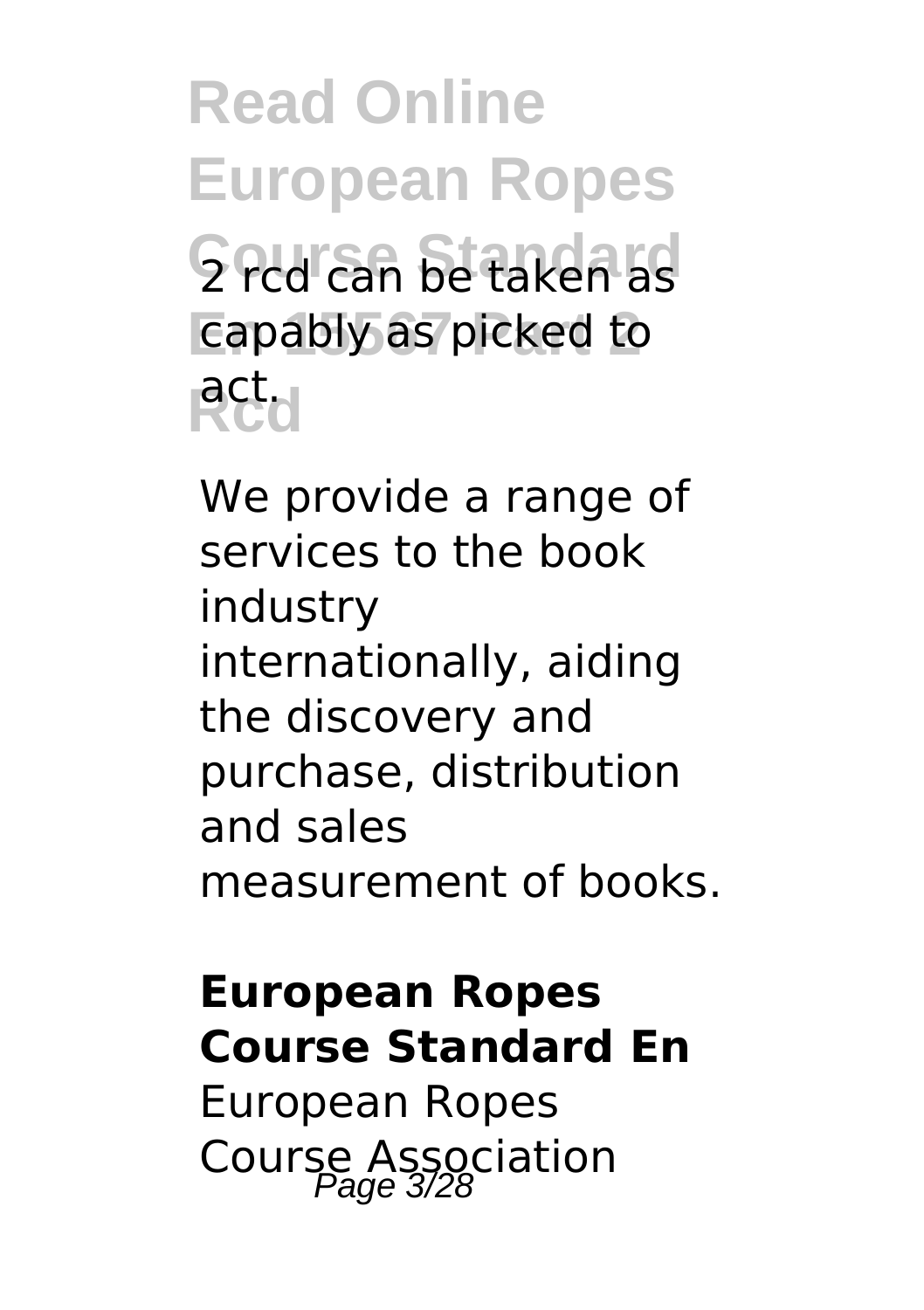**Read Online European Ropes Course Standard** (ERCA) Our Association **En 15567 Part 2** includes instructors, rescuers, trainers,<br>builders and inspectors rescuers, trainers, of ropes courses as well as organisations operating temporary ropes courses. We update and optimise existing ERCA standards relating to construction, inspection, training and operation of ropes courses.

# **Home [www.erca.uk]**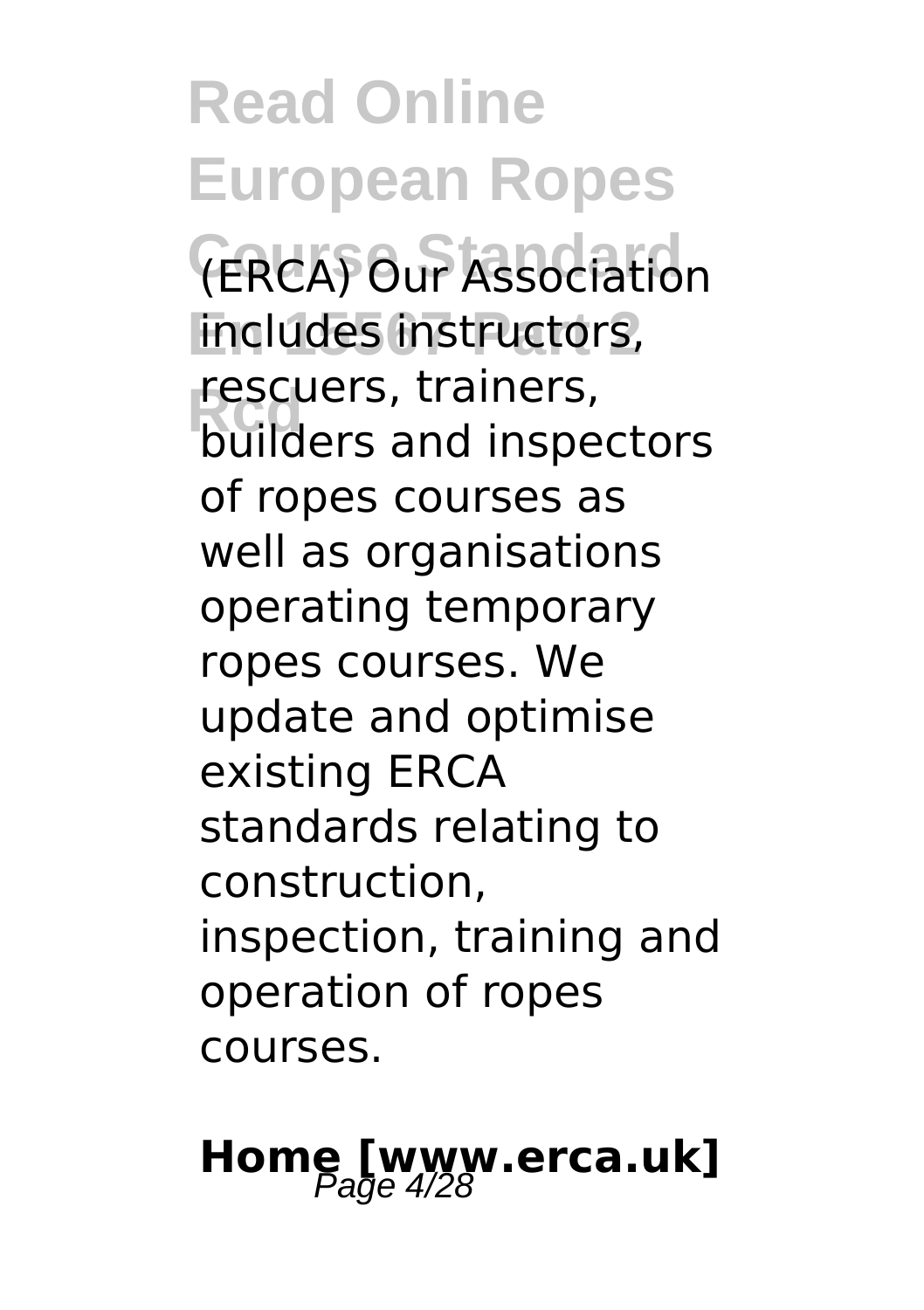**Read Online European Ropes The EN 15567 (the rd** European Ropes<sup>+</sup> 2 **Reduced Standard** Course Standard) sets requirements to be met for the installation of new ropes courses, and the operation of both new and existing ropes courses. First published in 2007, the standard has evolved with a review completed in March 2014.

## **EN 15567; 2014**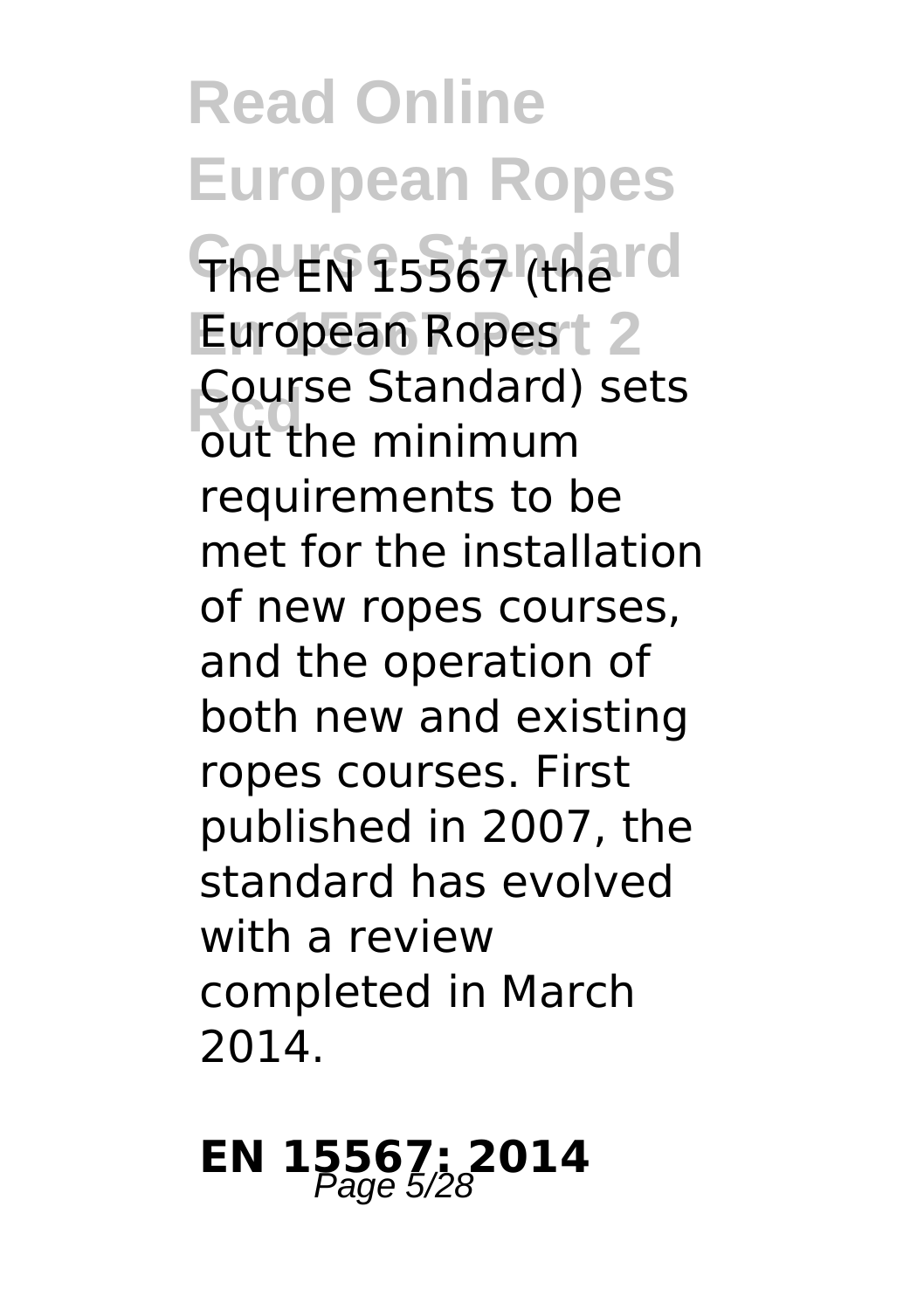**Read Online European Ropes** European Ropesard **Course Standard Red** ...<br> **Red** ...<br>
Compliance with the **What's New ...** EN is NOT a legal requirement, nor is this EN relevant or specific to Treetop Walkways it is a European Ropes Course Standard relevant to High Ropes Courses and as such would normally rely upon a belay system, which DOES NOT apply to a Treetop Walkway.

Page 6/28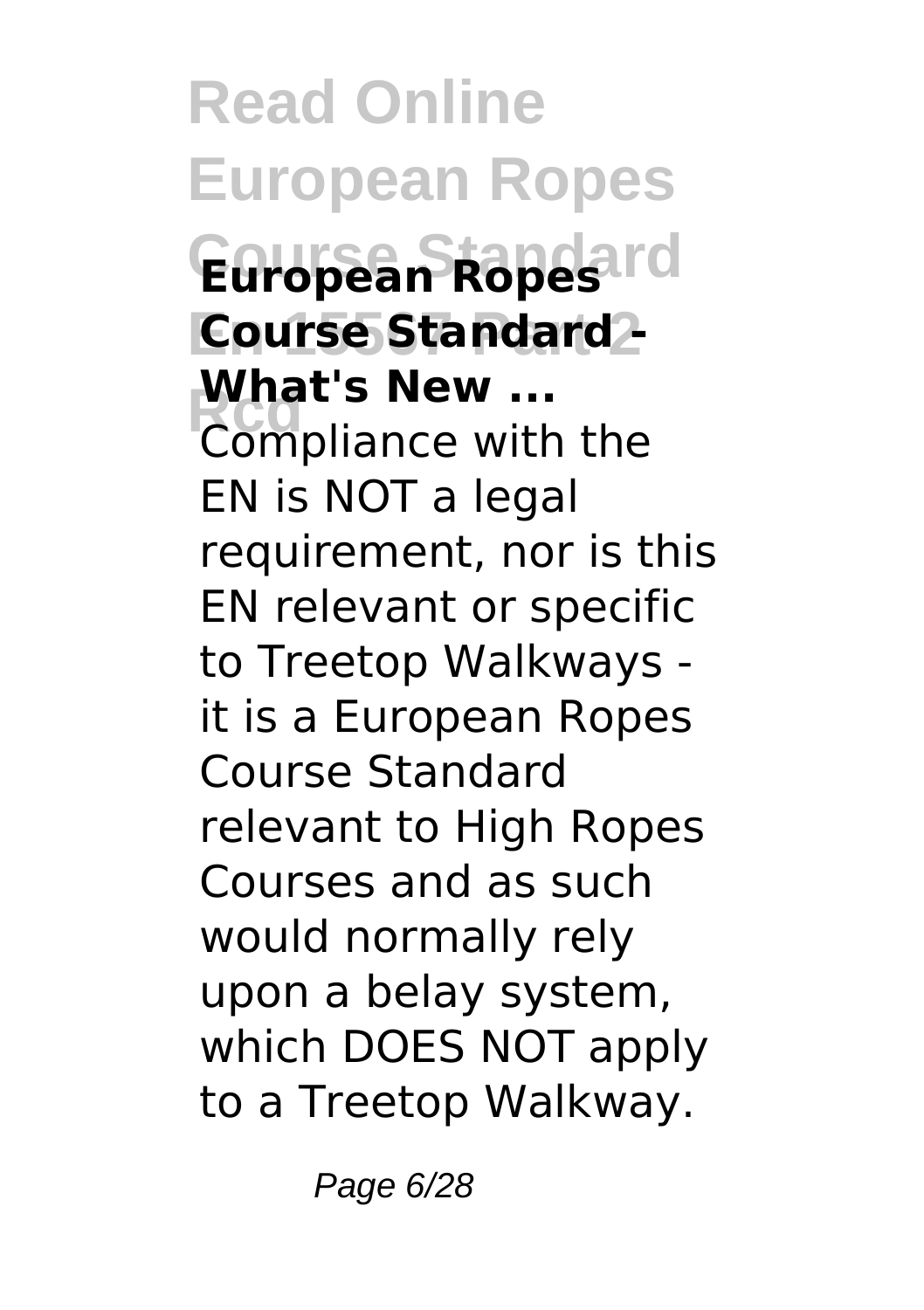## **Read Online European Ropes Course Standard Requirements to Conform with rt 2 Rcd EN15567 - European Ropes ...**

The course meets the standards of the ERCA training syllabus as well as EN15567-2 and enables rescuers to perform passive & active rescues as well as develop their knowledge of casualty care, understanding environmental influences and their additional<br>Page 7/28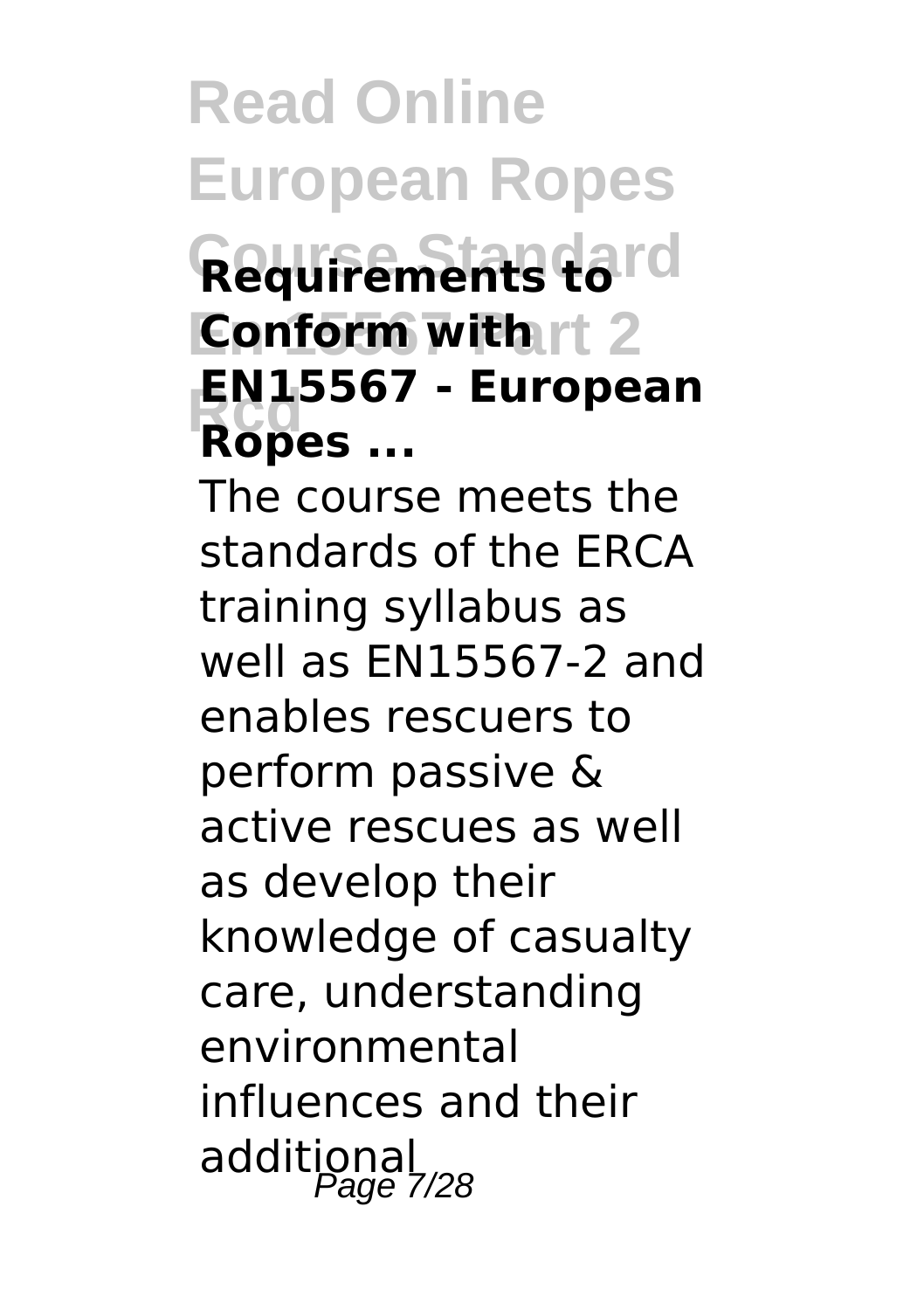**Read Online European Ropes Fesponsibilities**. dard **En 15567 Part 2 Rcd European Ropes ERCA Training | Course Association | UK ...**

There are two parts to the European Ropes Courses Standard, EN 15567-1 Safety Requirements and Test Methods and EN 15567-2 Operational Requirements. The standard has undergone a lengthy review process and is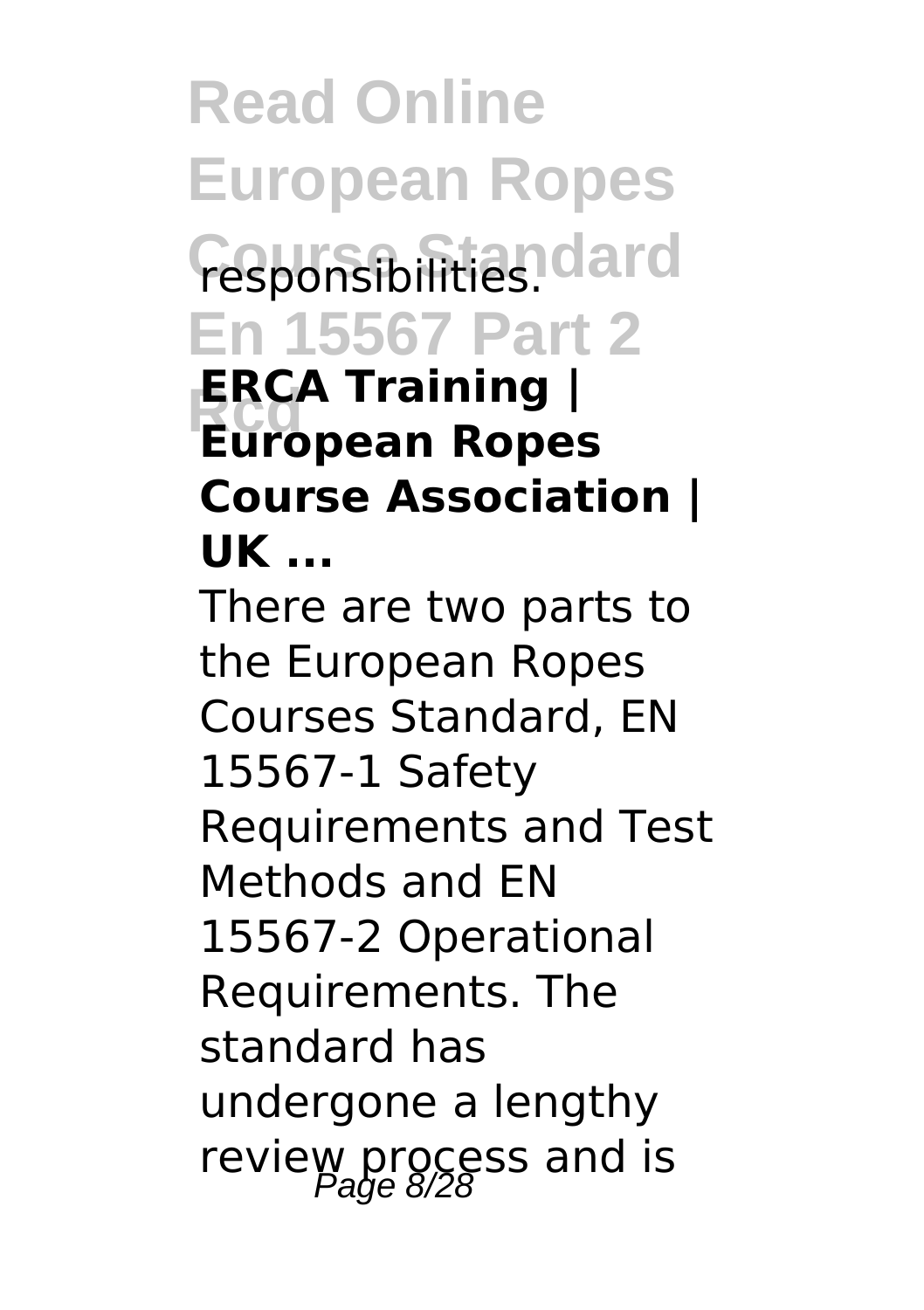**Read Online European Ropes Trow current in Europe. En 15567 Part 2** The standard will be up for review in 2012.

**Construction Standards - Adventure Developments** BASIC MINIMUM STANDARDS FOR ZIP WIRES & HIGH ROPES COURSES. All owners & operators of Zip Wire and High Ropes Courses should aspire to install and operate their courses to the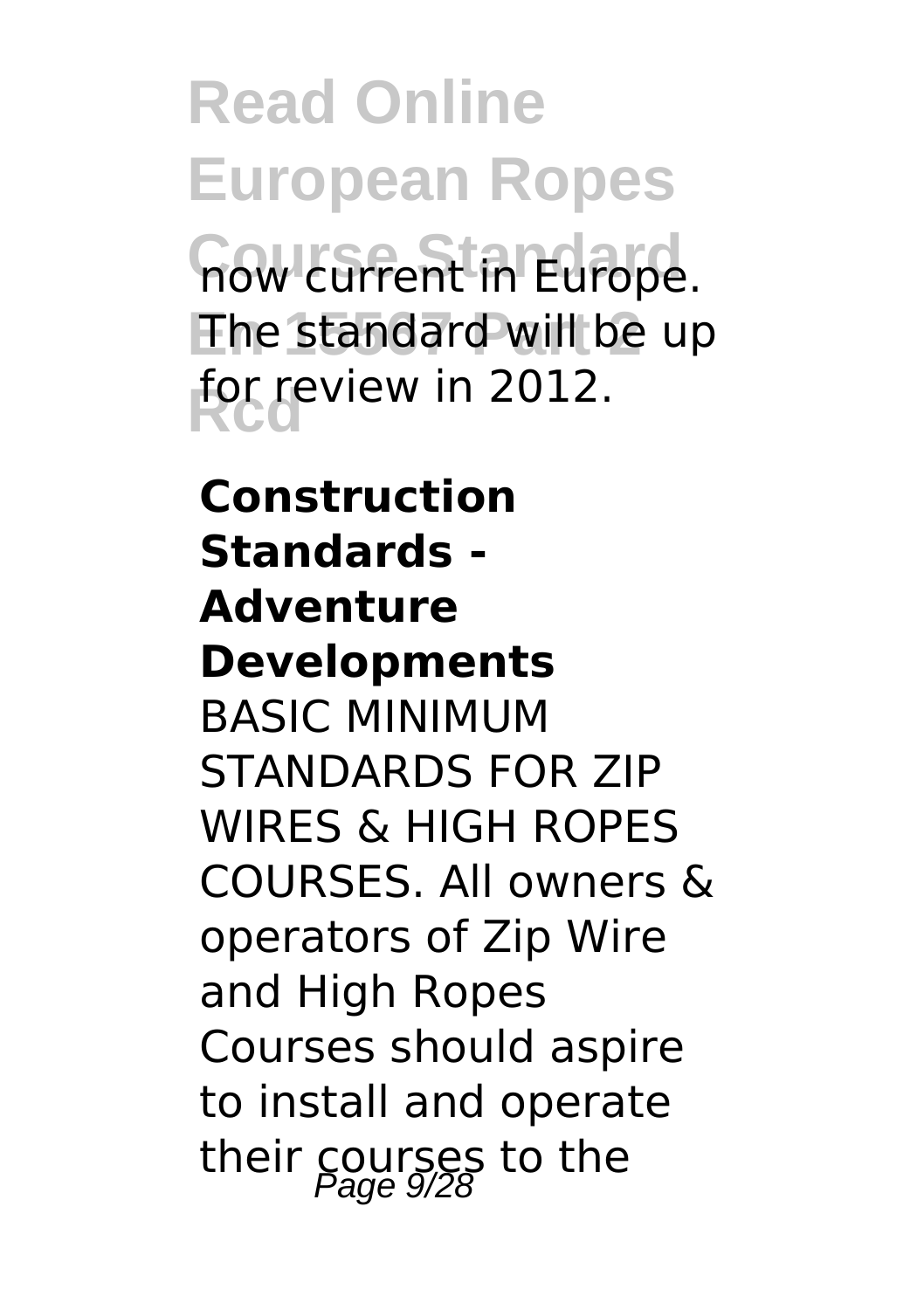**Read Online European Ropes** following European<sup>rd</sup> **Standard: ENPart 2 Rcd** INTRODUCTION. 3.1 All 15567:2007. owners & operators of Zip Wire and High Ropes Courses should aspire to install and operate their courses to the following European Standard: EN 15567:2007 (Sports and recreational facilities – Ropes courses – Part 1: Construction and safety requirements;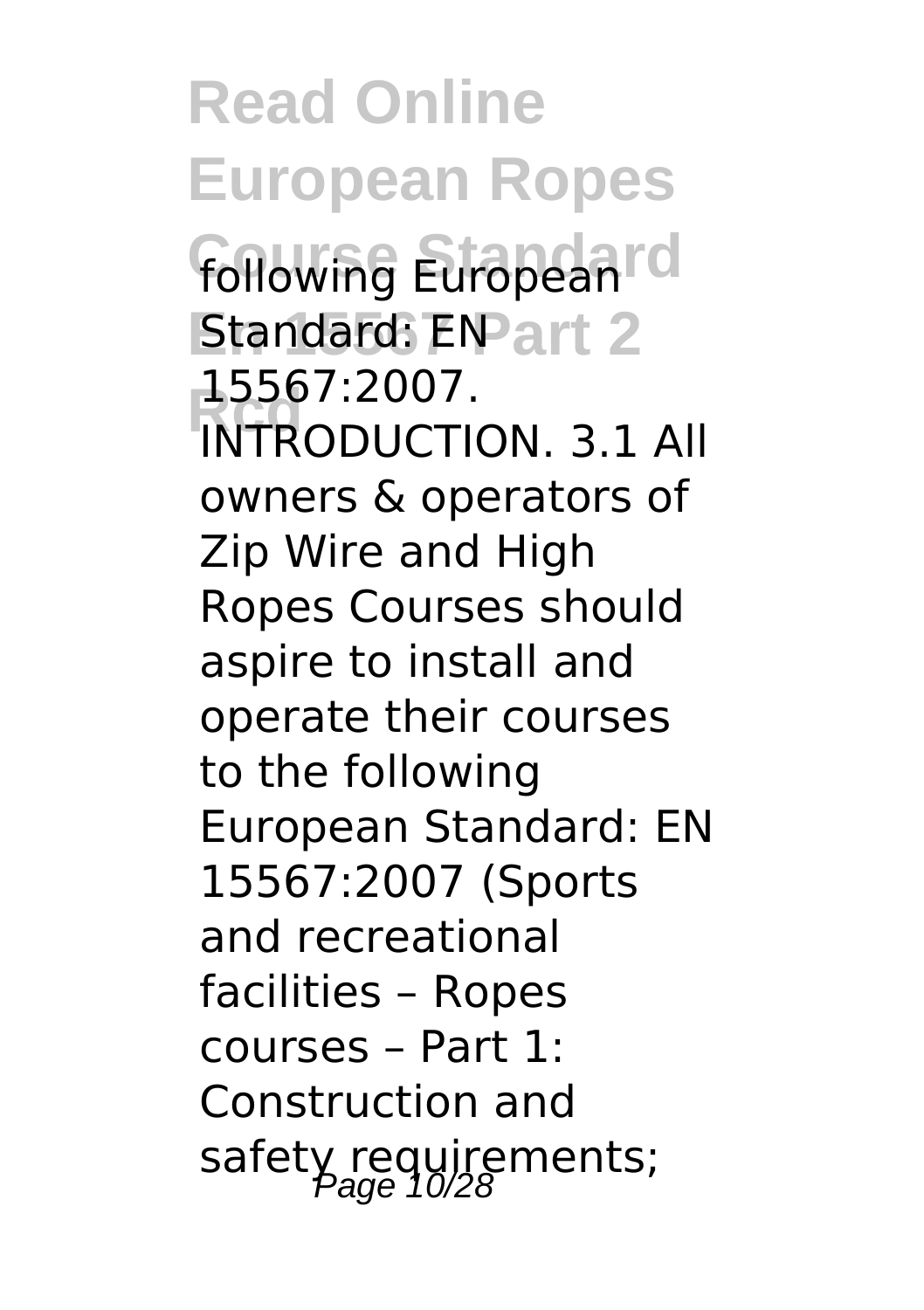**Read Online European Ropes Course Standard**

**BASIC MINIMUM** 2 **READ ARDS** F **STANDARDS FOR ZIP ROPES COURSES ...**

The European Ropes Course Association was established to support the construction, inspection, training and operation of ropes courses and have formulated the highest safety standards for ropes courses. The overall aim of the Association is to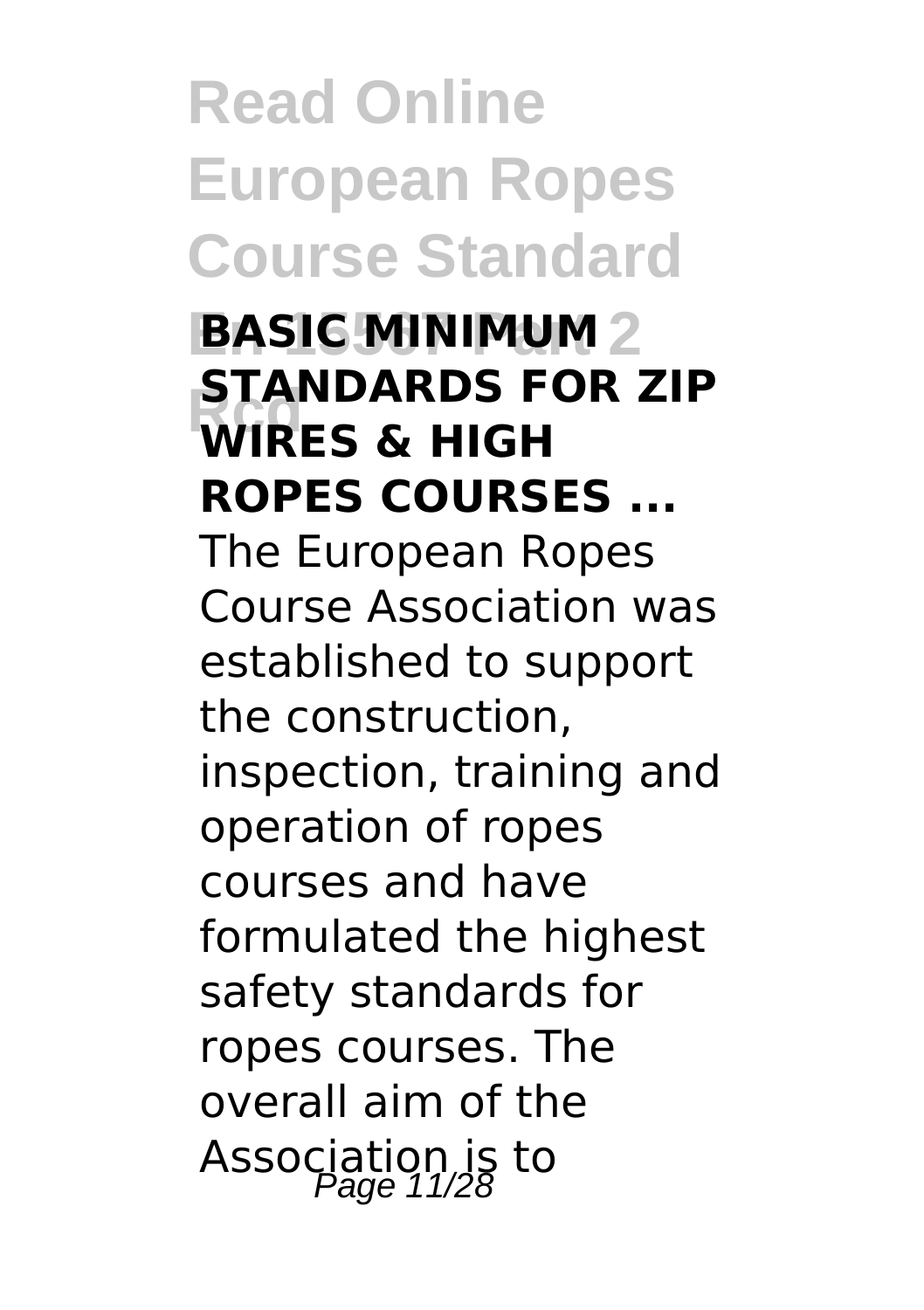**Read Online European Ropes Contrance the quality of** and safety of ropes courses, being actively<br>
involved in advances in courses, being actively professional ...

### **Zipline Safety | Equipment & Safety Measures of Flying Ravana**

Former president of the International Adventure Park Association from 2007 to 2014, member of the work group for the European ropes course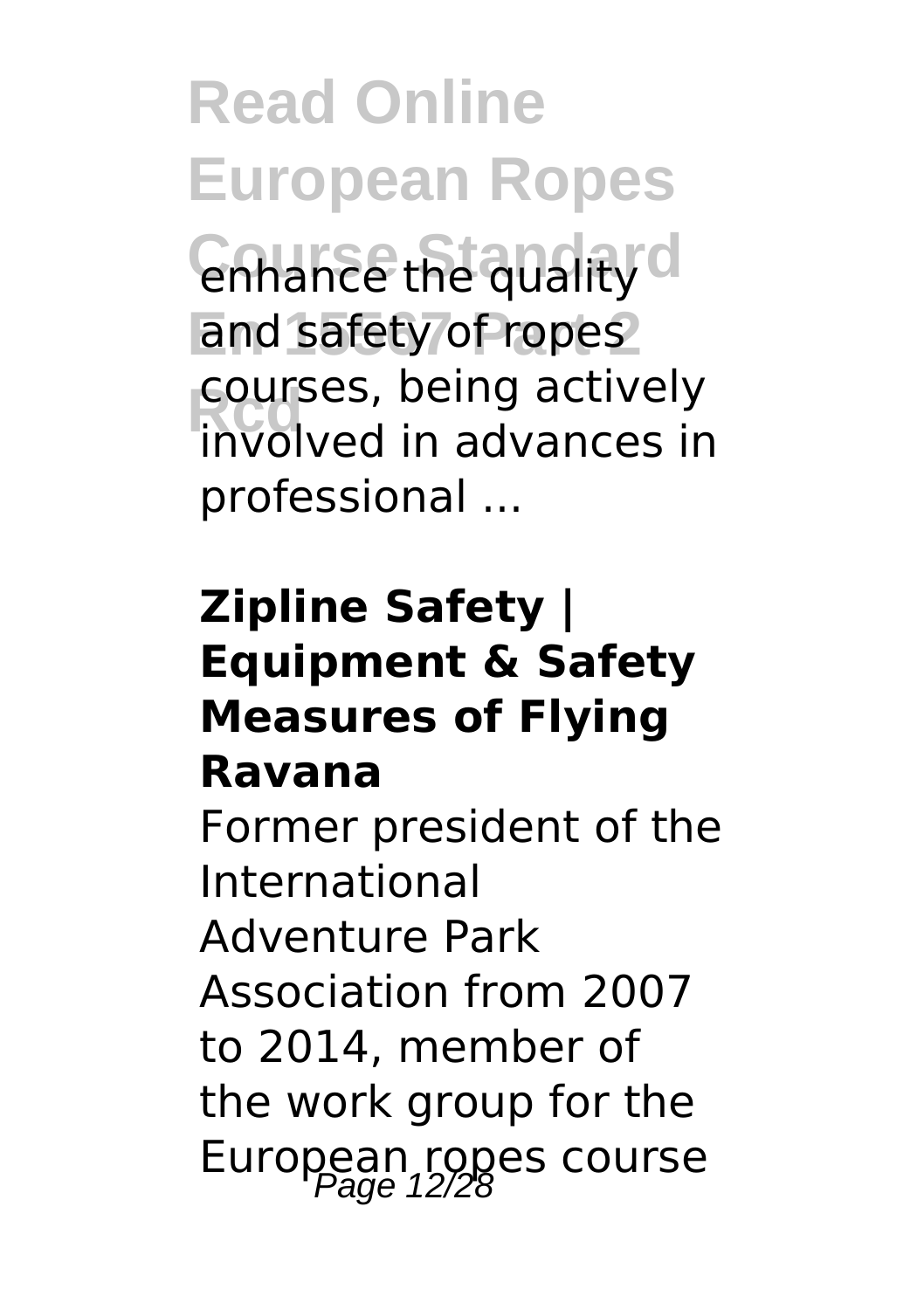**Read Online European Ropes** Standard EN 15567<sup>rd</sup> and ACCT inspector Lever z. He has been<br>building, managing and Level 2. He has been developing in the industry since 2005.

### **About Us - Aerial Attractions**

An alternative option in the U.S. is the ANSI/PRCA Standard, which covers ropes challenge courses, canopy zip lines, and aerial adventure parks. Outside of the U.S., a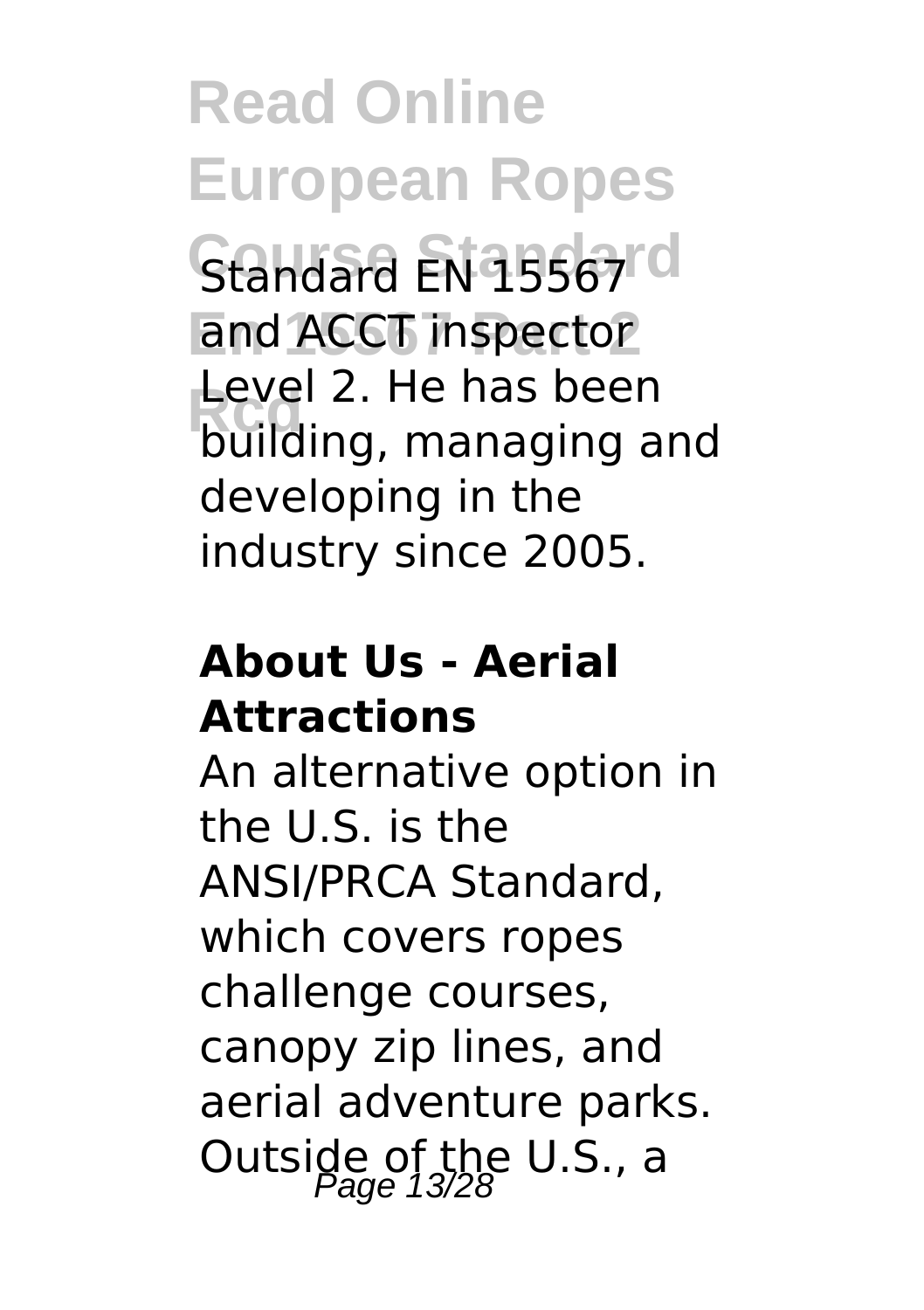**Read Online European Ropes Course Standard** number of standards have developed, the **Rcd** European Ropes most popular being the Course Standards, EN 15567.

### **The Evolution of Adventure - Adventure Park Insider** A contemporary and progressive industry association that supports the development and regulation of the ropes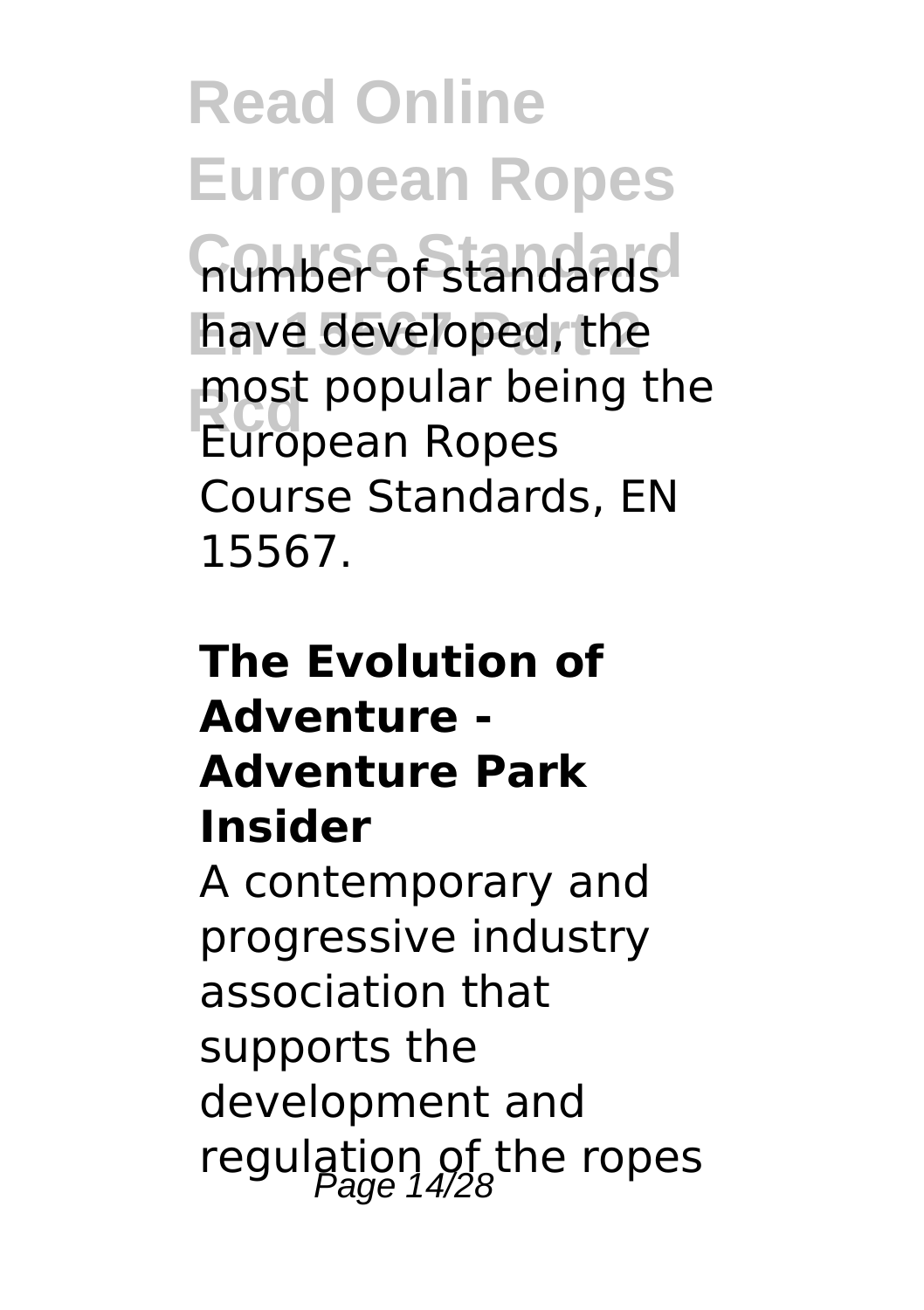**Read Online European Ropes Challenge course, ard** canopy zip lines, and aerial adventure parks<br>
industry. Established in aerial adventure parks 2003, the PRCA became the First ANSI Accredited Standards Developer in 2005 and is the sole ANSI/PRCA American National SAFETY Standard for the ...

### **Professional Ropes Course Association - Welcome to PRCA** Help and advice to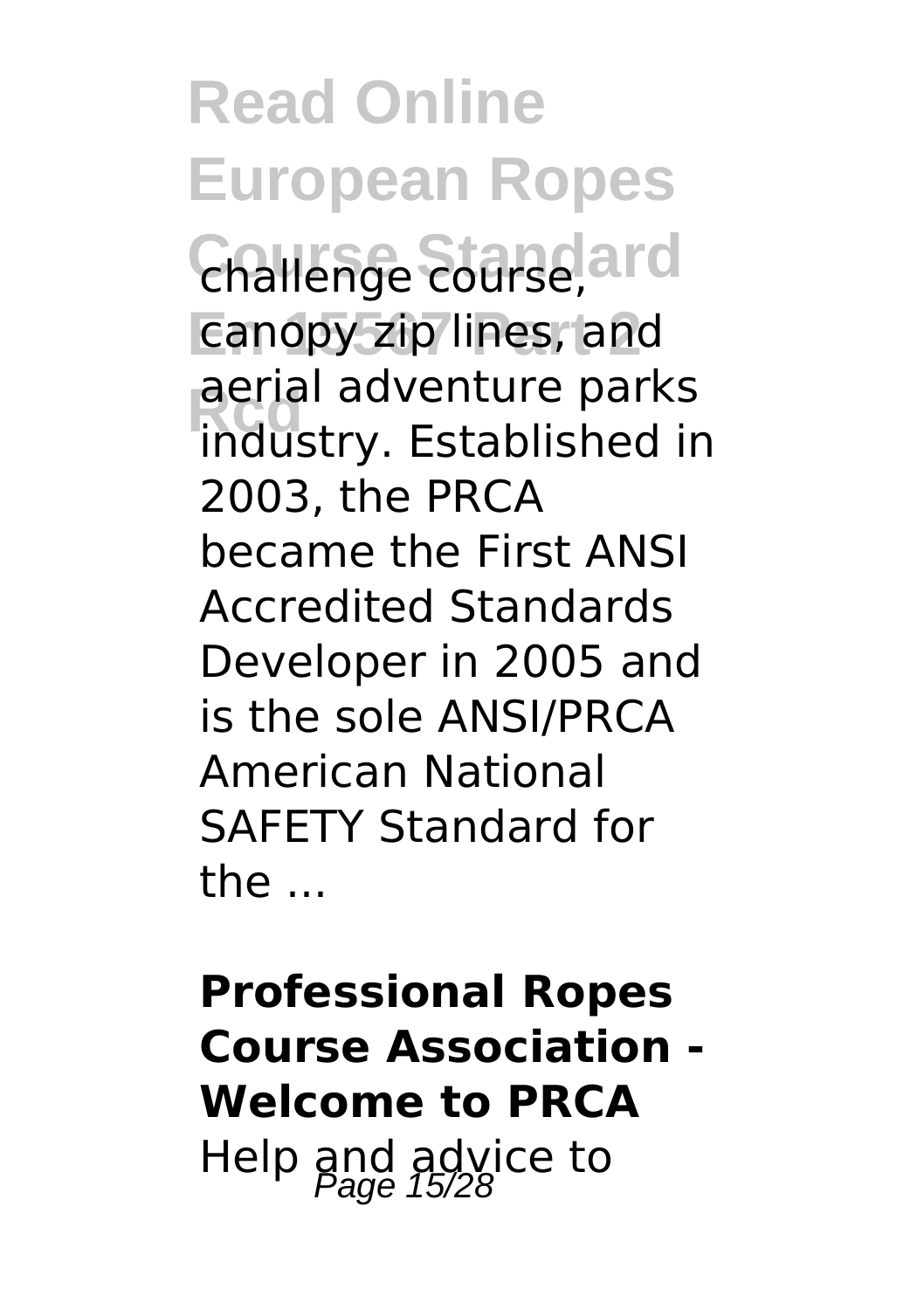**Read Online European Ropes Guide you through the** process from art 2 conception to building<br>
and then support in the conception to building operation of your course; Construction techniques/materials guaranteed to meet European Ropes Course Standards (EN 15567: part 1) Operational and safety documentation compliant with EN15567: part 2; Independent Inaugural  $\mathop{\sf Inspe}\nolimits_{\mathop{\sf Page}\nolimits}^{\mathop{\sf In}}$  16/28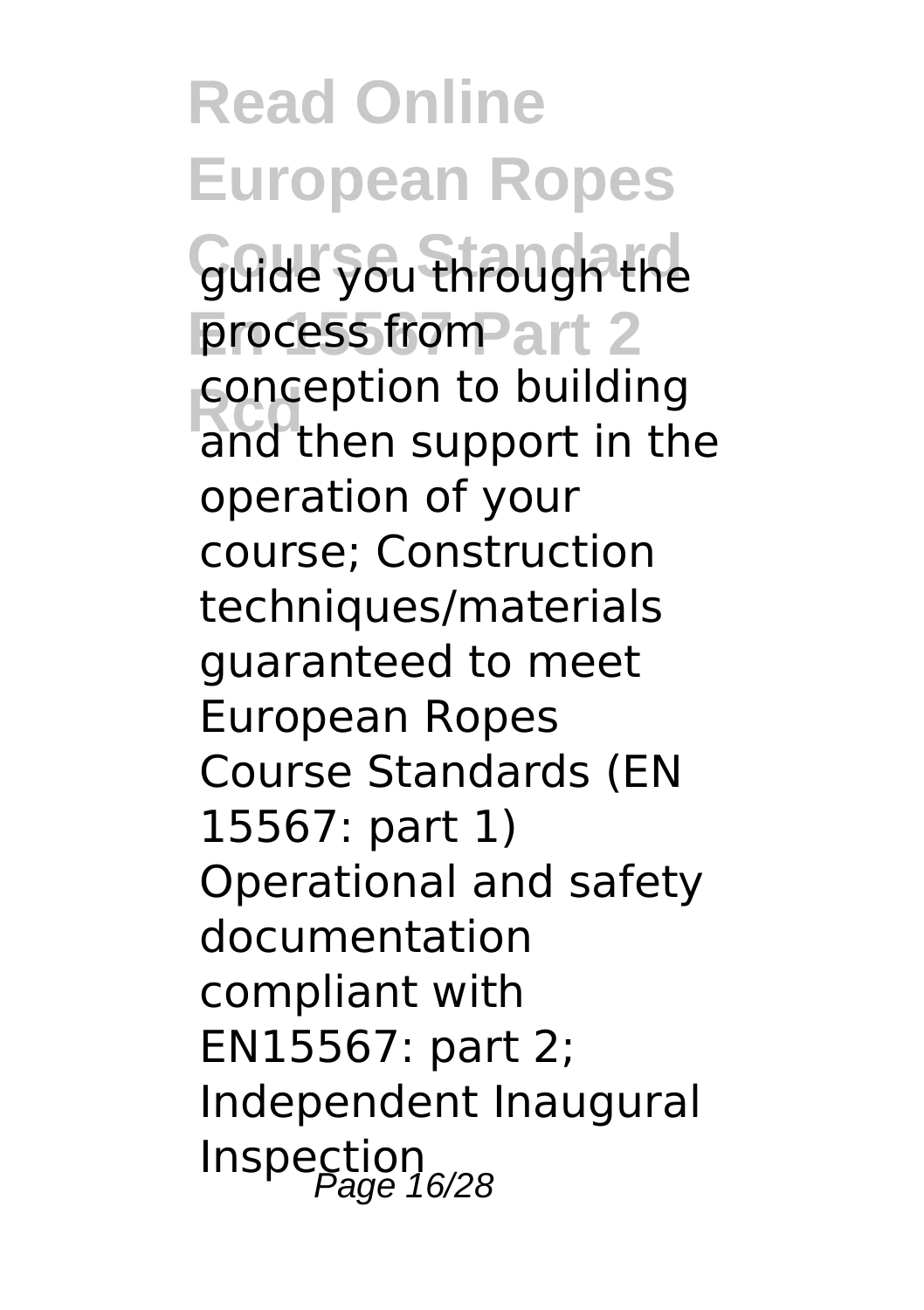**Read Online European Ropes Course Standard Ropes Course**rt 2 **Rcd Technical Outdoor Construction - Solutions** EN 15567 is a European Standard created in 2007 it governs the safe construction and use of high ropes courses within 30 European countries, including the UK. The regulations were created by the "Sports, playground and other recreational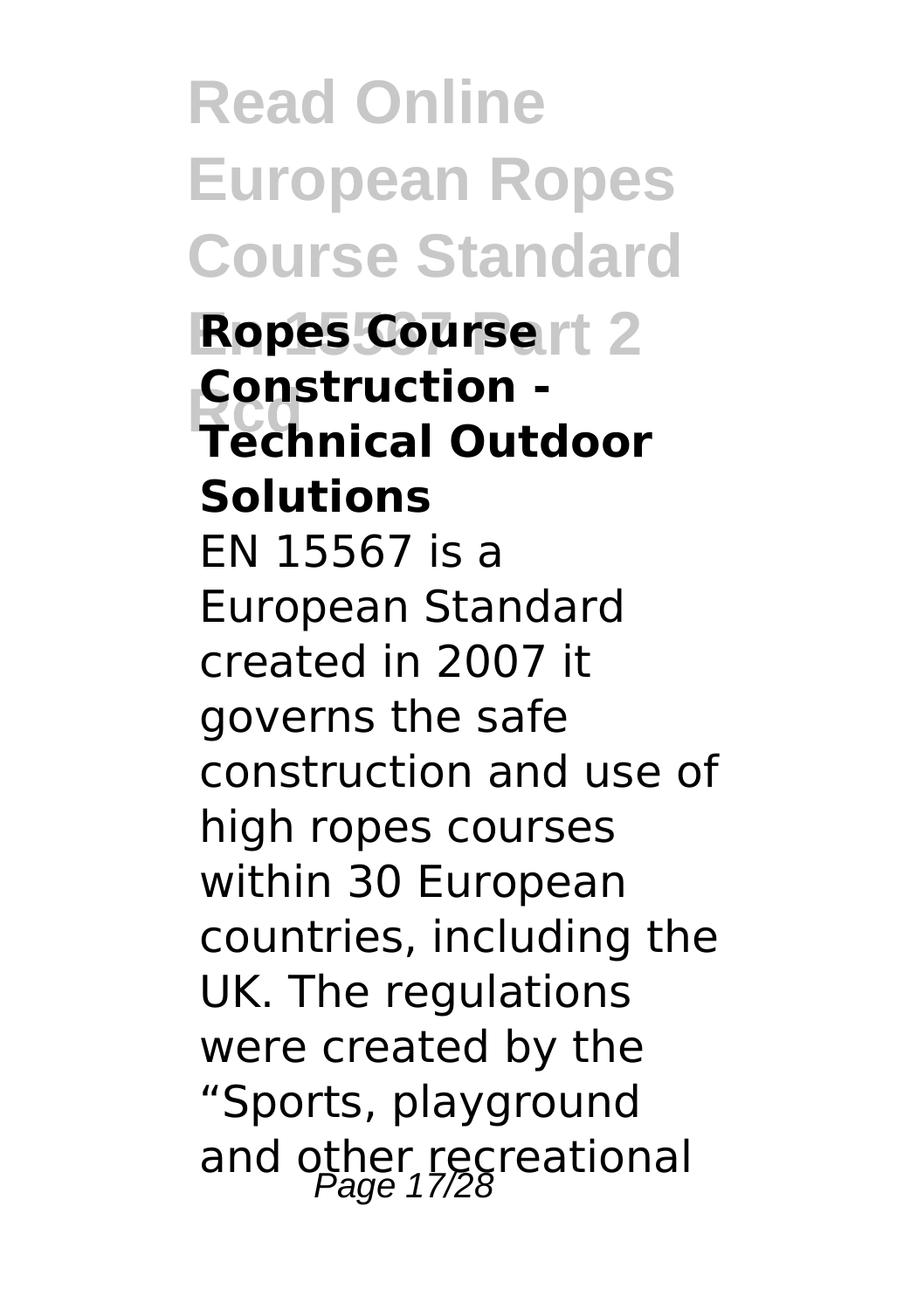**Read Online European Ropes Coupment**" technical committee CEN/TC2 **Rcd** 136.

### **EN 15567 - Technical Outdoor Solutions**

This revised edition combines the German Ropes Course Association (GRCA) standards from 2003 with the latest amendments as agreed by the European Ropes Course Associationin 2006. The ERCA standards are the<br>Page 18/28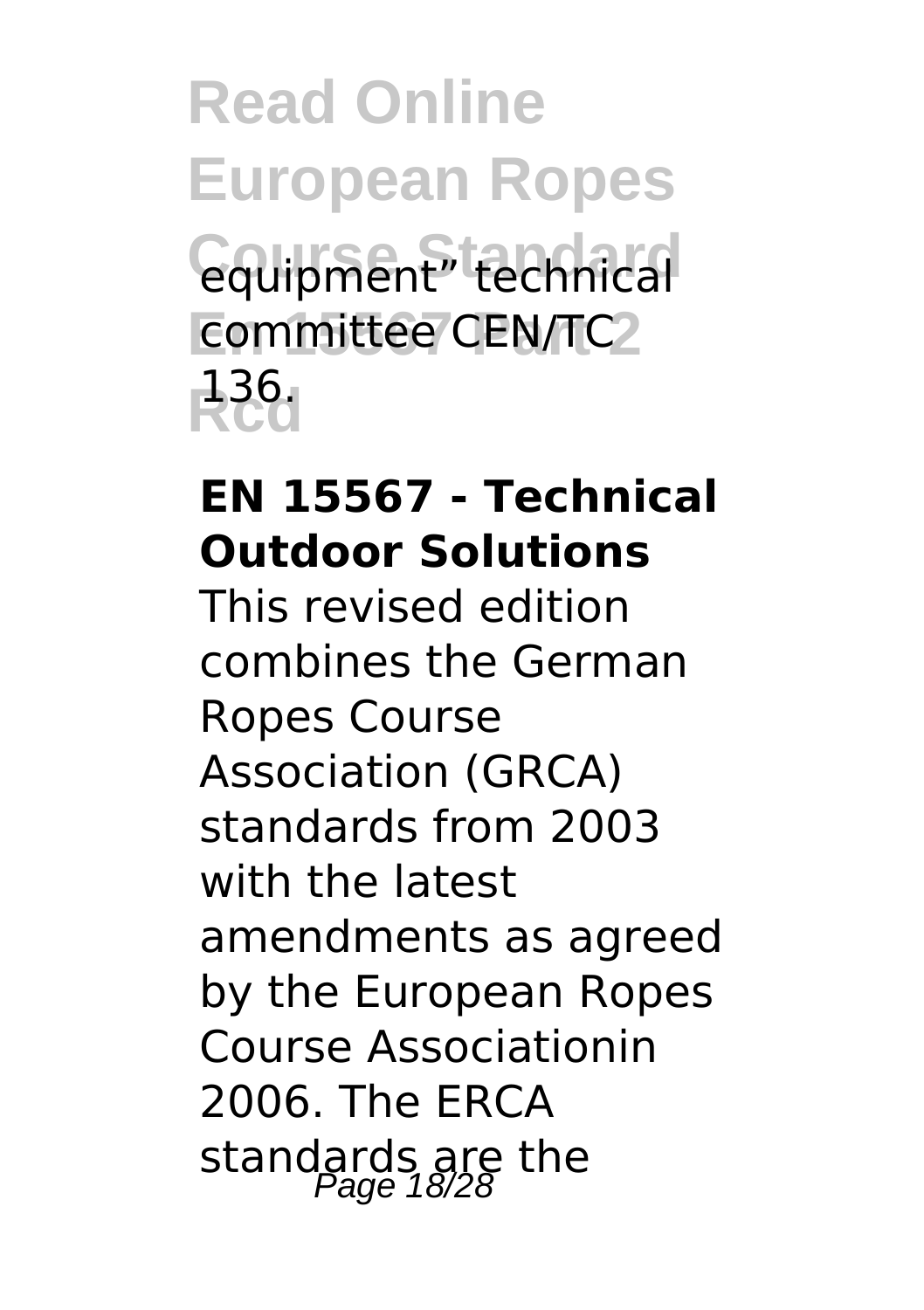**Read Online European Ropes Course Standard** professional standards for mobile and art 2 **Permanent ropes**<br>Courses in Europe courses in Europe.

### **Purchase ERCA Documents**

Every Clip n Play course is designed and built to EN 15567 Construction and Safety requirements for sports and recreational facilities. The standard EN 15567 is in two parts: Part 1 – Construction and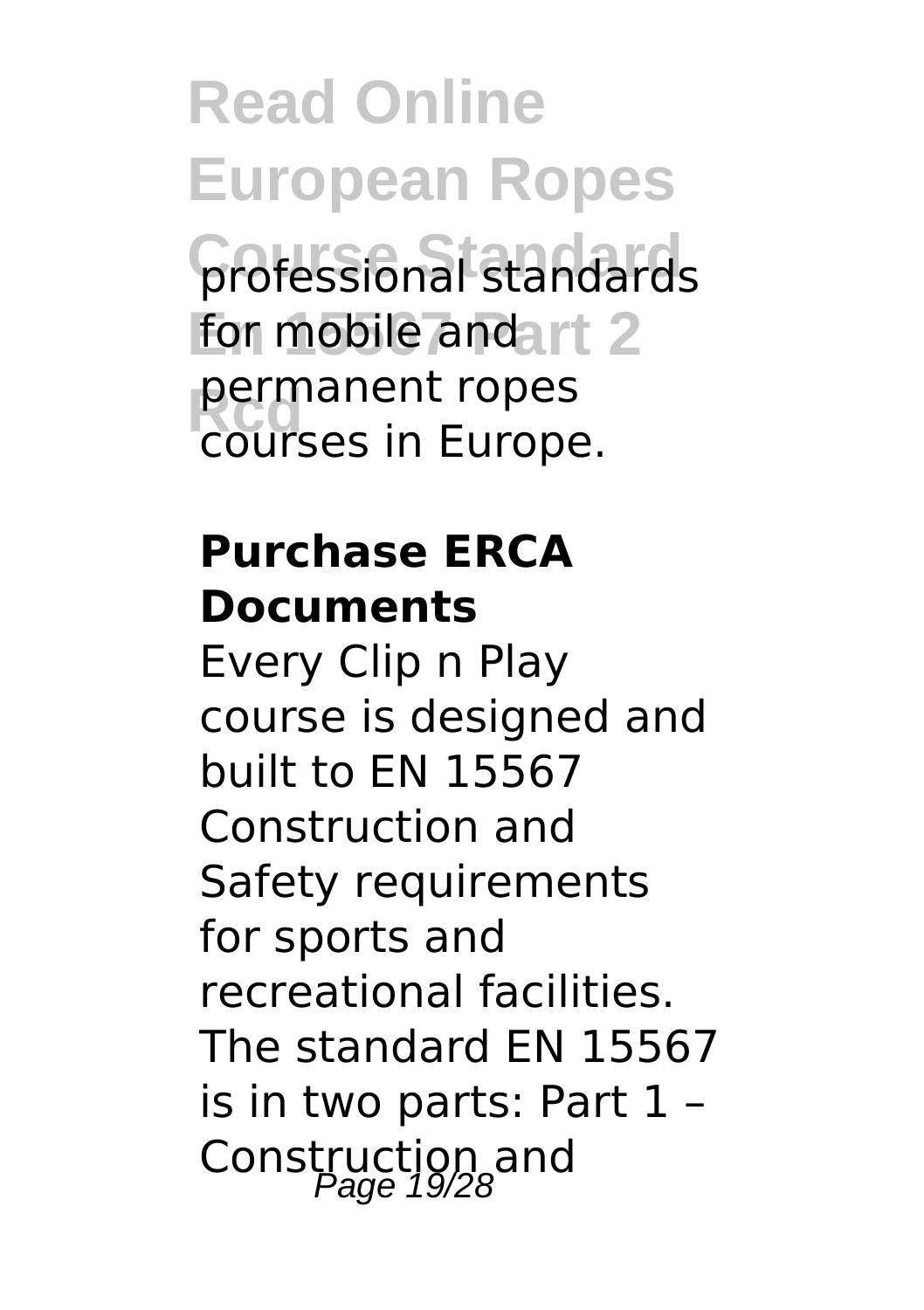**Read Online European Ropes Safety requirements for En 15567 Part 2** ropes course Part 2 – **Operational** requirements for ropes courses

### **Ropes Course Safety and Legislation and training**

EU Standards GORAP is part of the leading international body that is striving to create the world's best practice for Adventure Park safety (EN 15567: 2014 European Ropes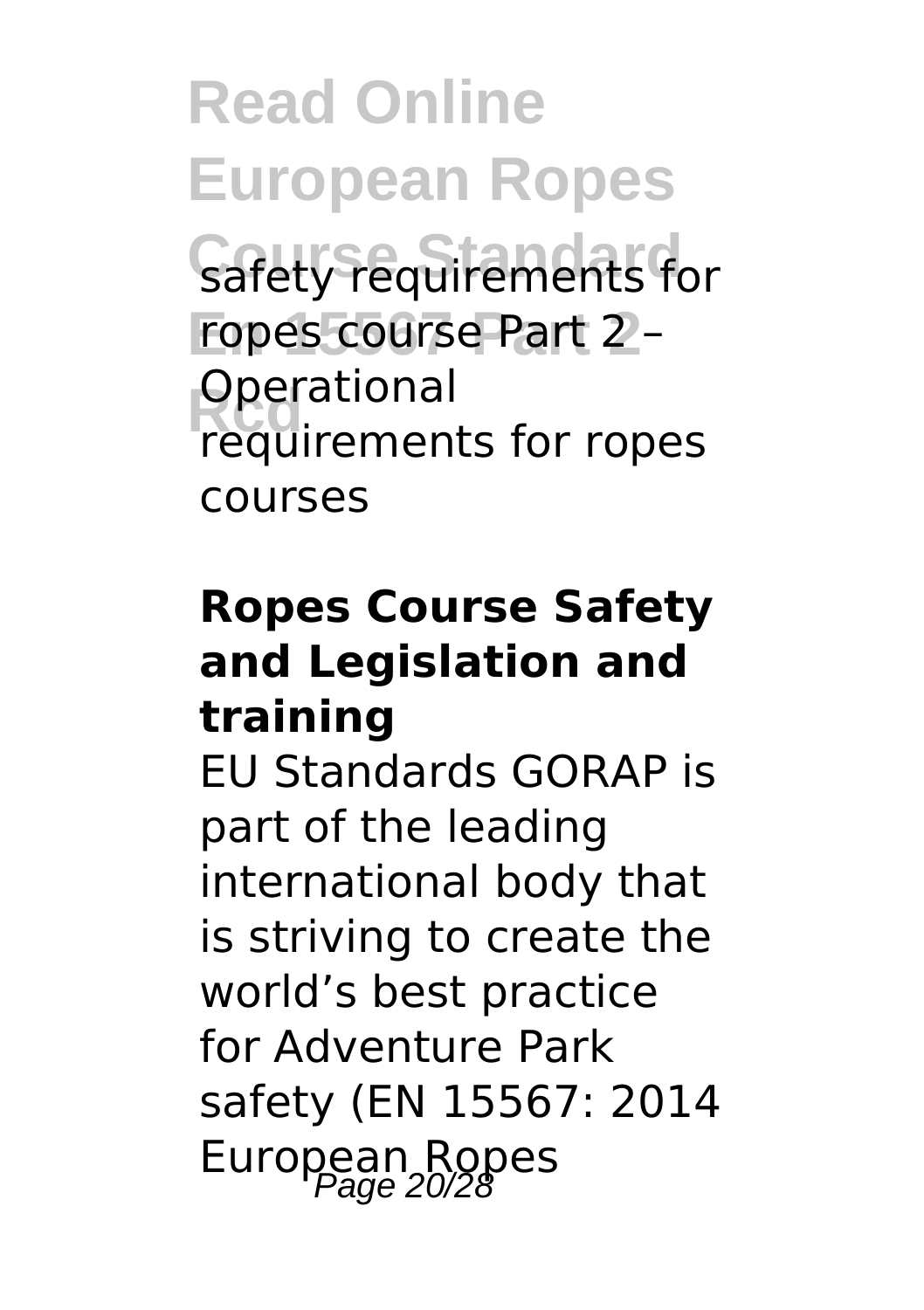**Read Online European Ropes Course Standard** Course Standard). **Locally, GORAP is 2 Regulators** to working with Industry design the critical elements of our safety policies, programs and procedures.

### **EU Standards - Great Ocean Road Adventure Park**

All of our rope based courses adhere to the European Ropes Course Standards EN:15567 and have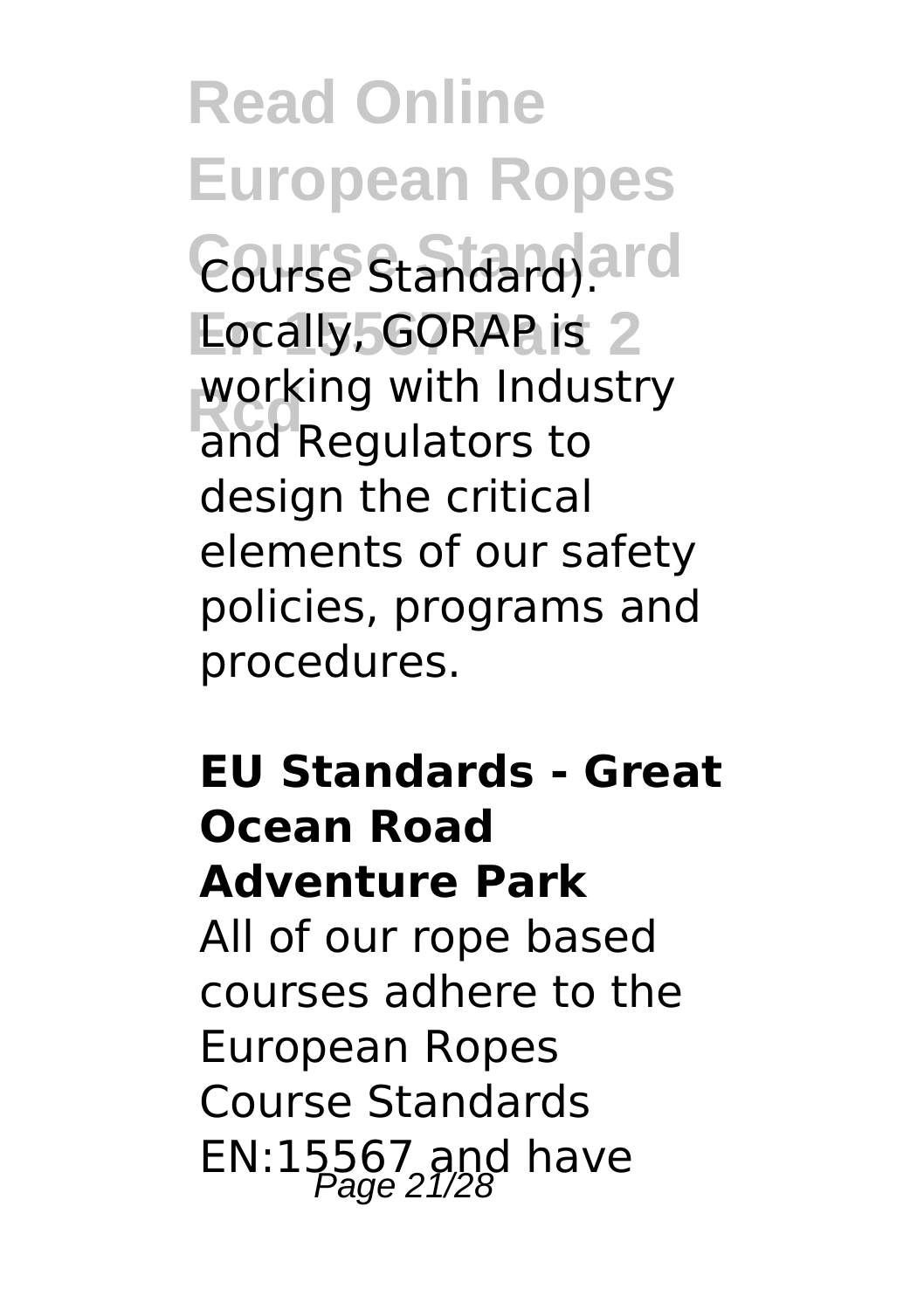**Read Online European Ropes both an inaugural and En 15567 Part 2** annual inspection by a **Registered third particle**<br>CE certified safety registered third party. equipment is also attainable for European customers when appropriate and meet all OSHA and ANSI breaking strength requirements to guarantee participant safety.

#### **SAFETY - AAC**

29 03-2016 Challenge Course and Canopy/Zip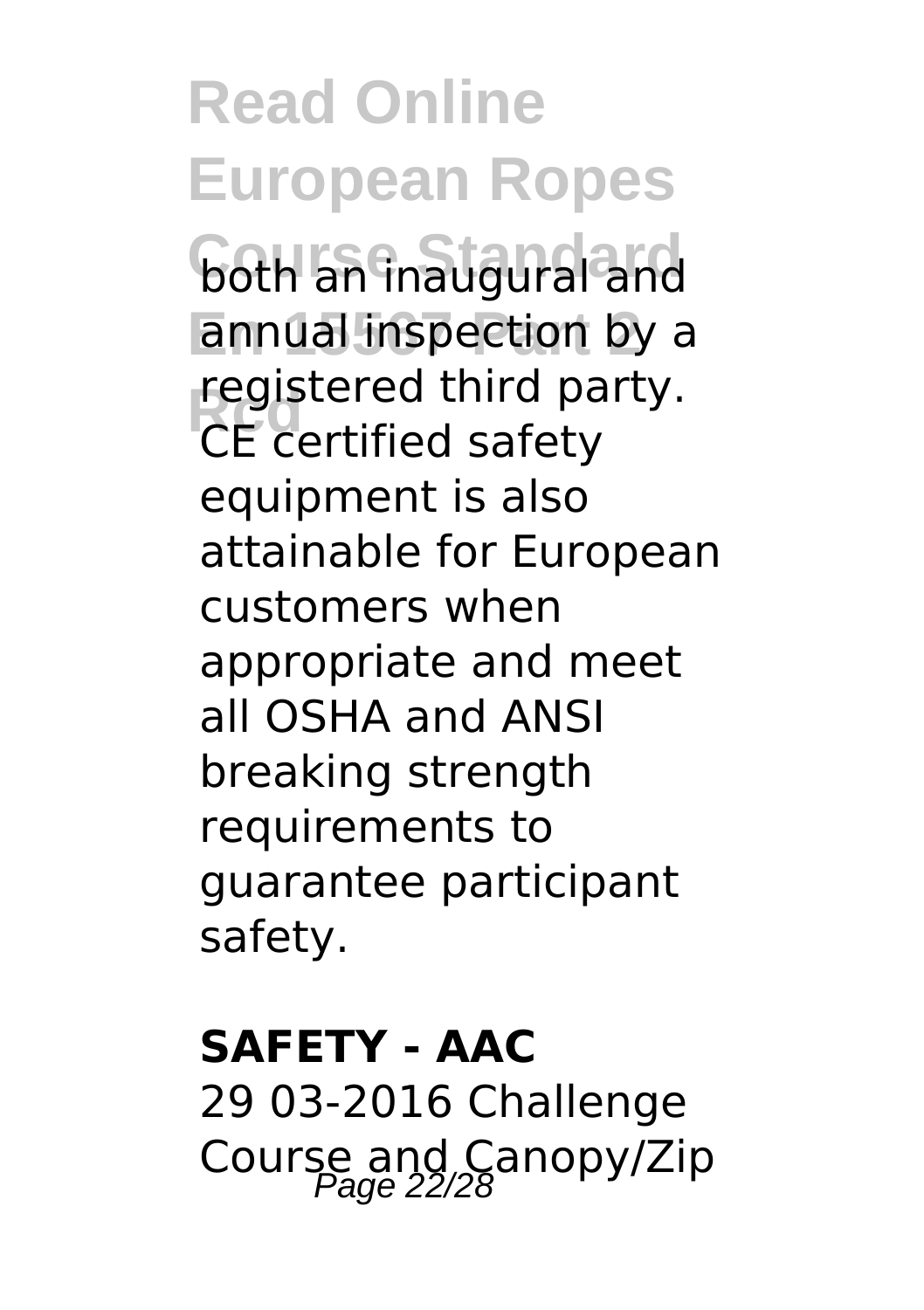**Read Online European Ropes Course Standard** Line Tour Standard. 30 (2) The Professional Ropes Course<br> **Association (PRCA)** Ropes Course ANSI/PRCA 31 1.0-.3-2014 Ropes Challenge Course Installation, Operation & Training 32 Standard. 33 (3) The European Ropes Course Association (ERCA) European Ropes Course 34 Standard (EN 15567-2:2014).

Page 23/28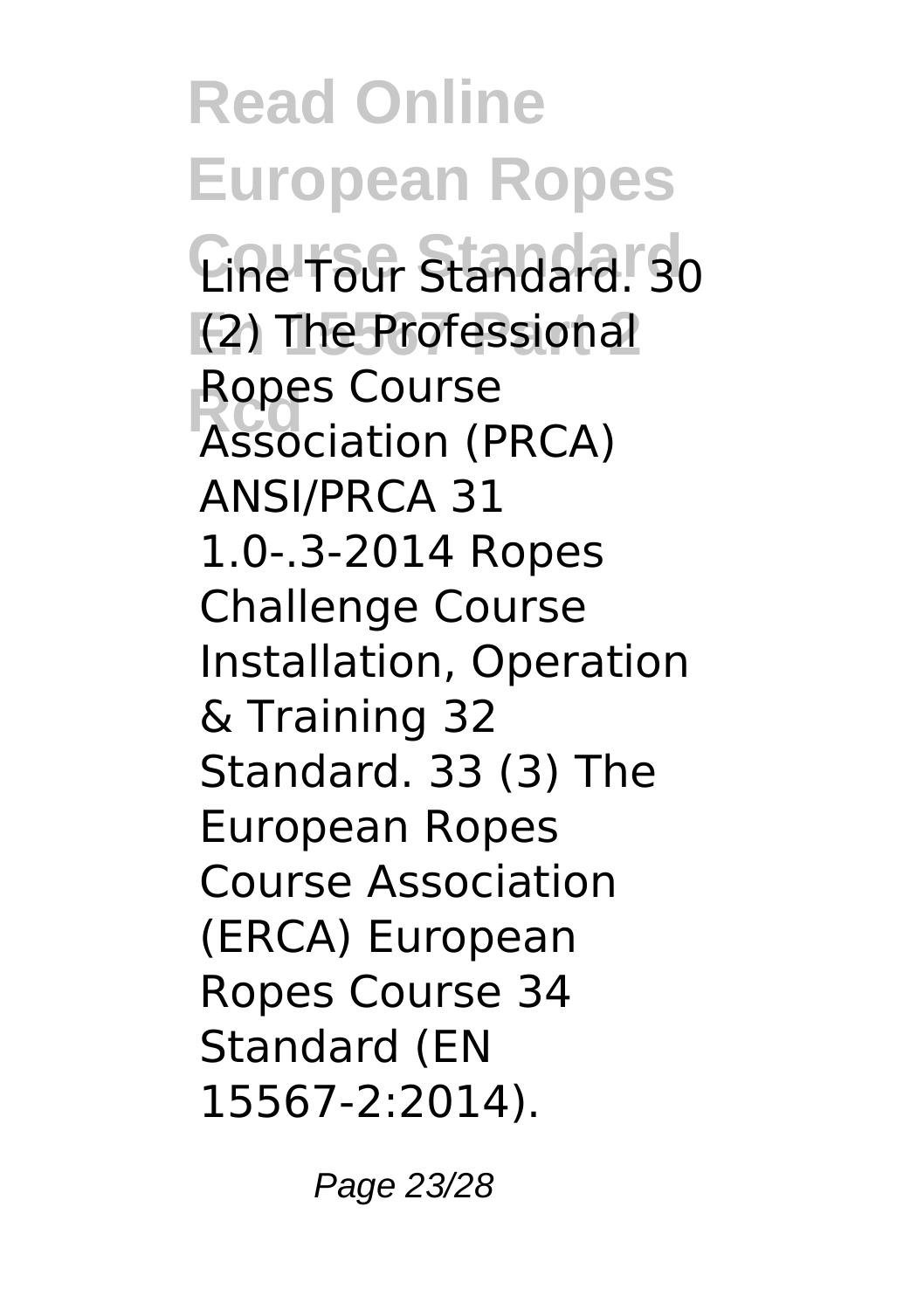**Read Online European Ropes Course Standard GENERAL ASSEMBLY OF NORTH Part 2 RANGLINA SESSION**<br> **2019 H 3 HOUSE** ... **CAROLINA SESSION** Ropes course (Oconomowoc only) Patients may engage in adventure-based experiences on our woodland ropes course. With the security of safety equipment and the support of the team below, patients make their way across the ropes course that is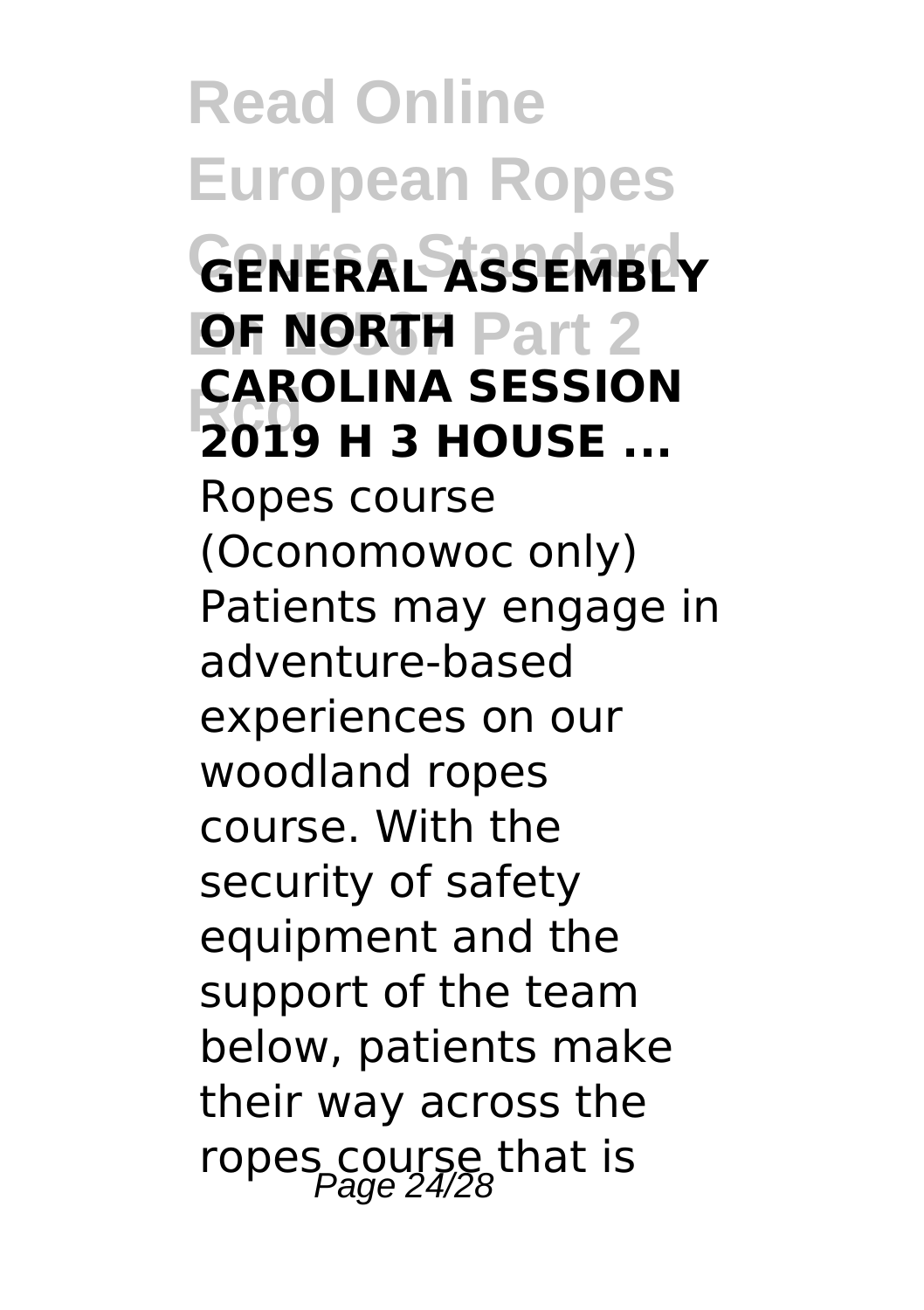**Read Online European Ropes** Suspended mid-air.rd **En 15567 Part 2 Experiential Therap**<br>**- Rogers Behavioral Experiential Therapy Health** Ropes courses are referred to using several different names, including Challenge Courses, Ropes Challenge Courses, Teams Course, and Low Ropes, as well as more idiosyncratic names such as the Challenging Outdoor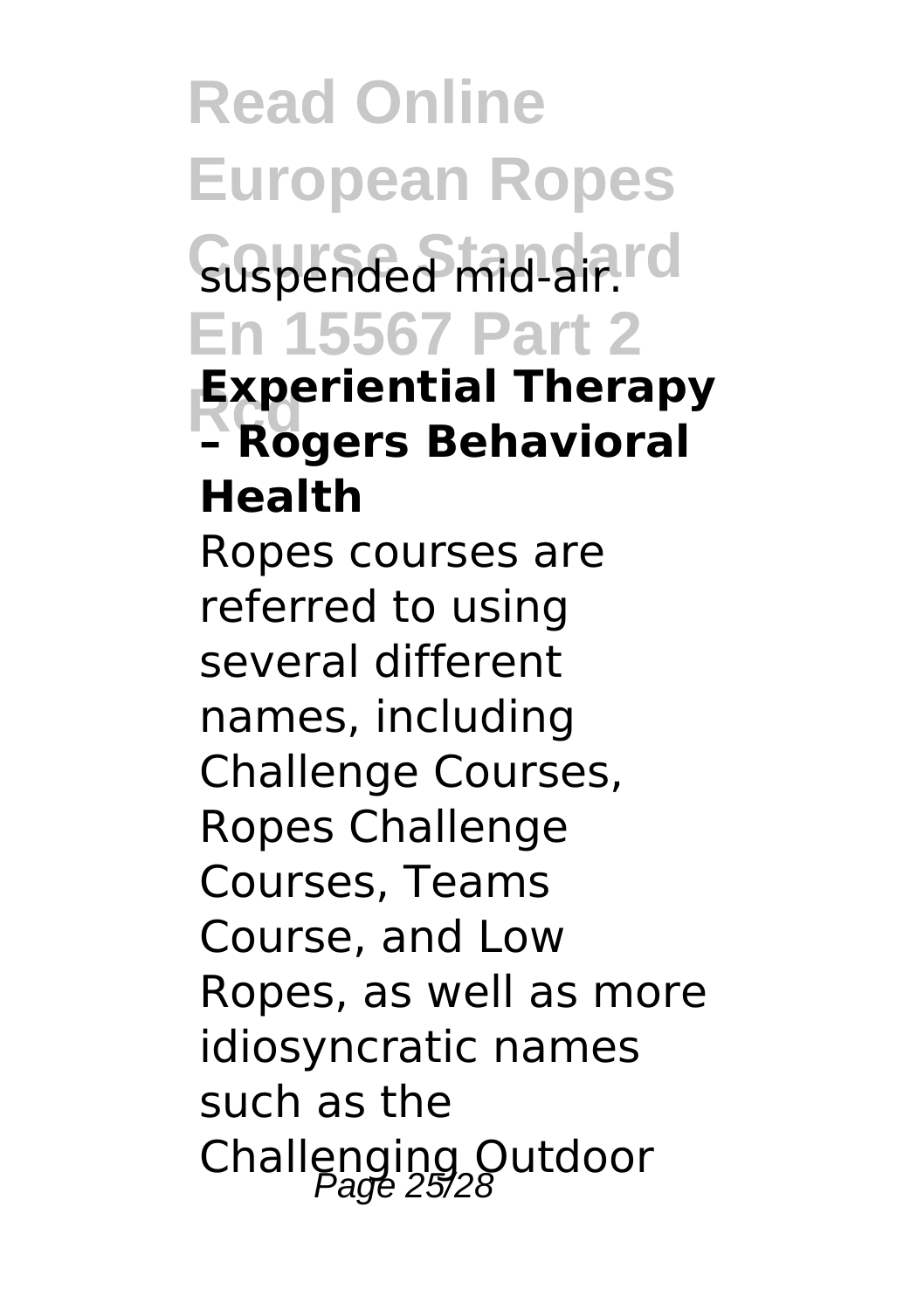**Read Online European Ropes** Personal Experience<sup>d</sup> **En 15567 Part 2** (Project COPE) course **Rused by the Boy<br>Scouts of America).An** (used by the Boy Aerial Adventure Park (or "European-Style" Adventure Park, Tree-Top Adventure course) has a more ...

### **Ropes course - Wikipedia**

Ensuring your course is operationally and structurally safe for all users is both a legal and moral<br>Page 26/28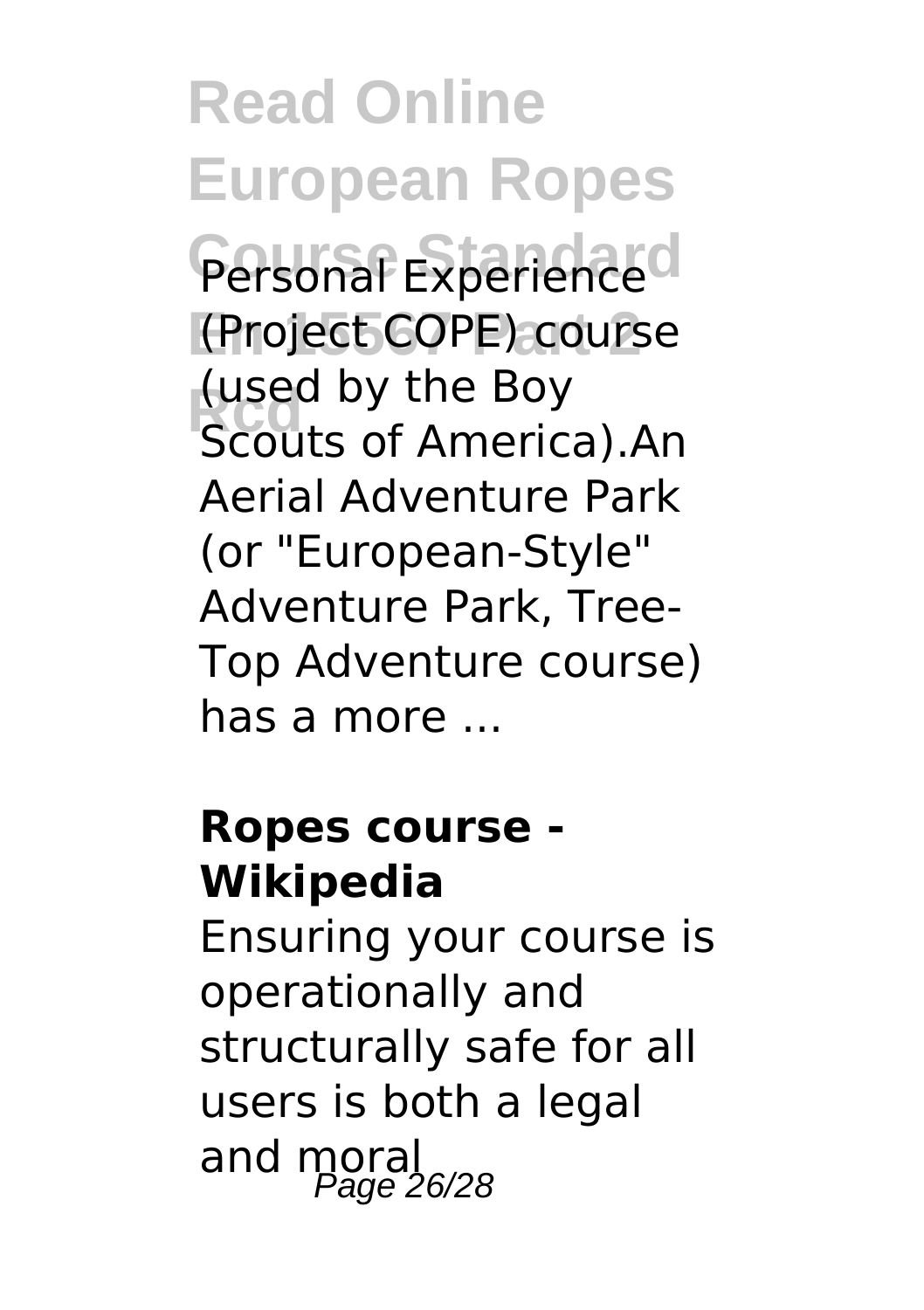**Read Online European Ropes** *Componsibility of the* **En 15567 Part 2** operator. Implementing an inspection scriedule<br>for your structure is an an inspection schedule essential part of running your course, ensuring it meets the European Standard of EN: 15567 (Part 1 & 2).

Copyright code: d41d8 cd98f00b204e9800998 ecf8427e.